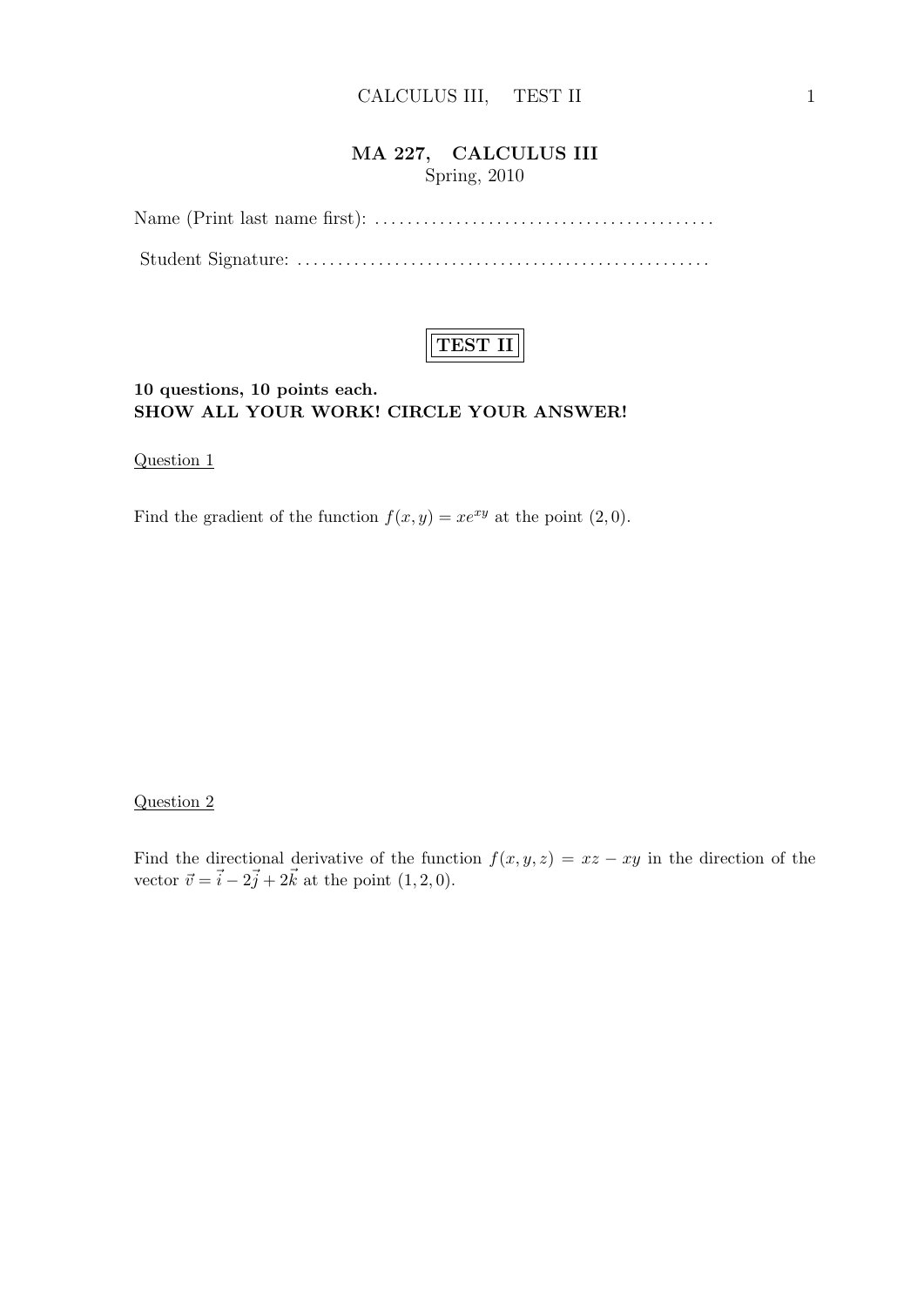Find local maximum, minimum and saddle points (if any) of the function

$$
f(x,y) = 2x^2 + 4xy - y^2 + 6x - 5.
$$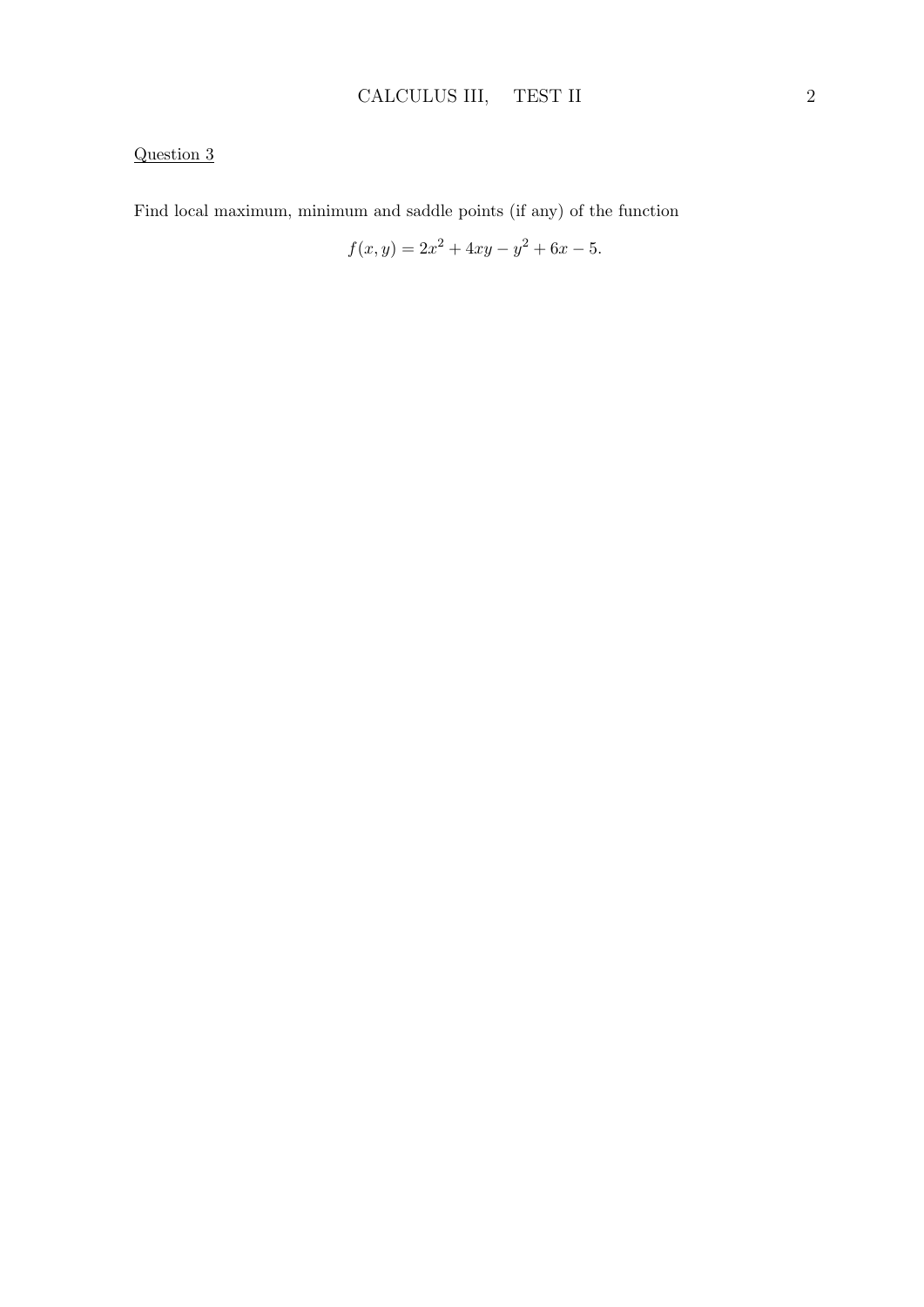Let  $z = x^3y^2 - \frac{x}{y}$  $\frac{x}{y}$ . Find equation of the tangent plane at point  $(2, 1)$ .

# Question 5

Find linear approximation for the function

$$
f(x,y) = 2x^2 + y + yx
$$

near point  $(1, -2)$ .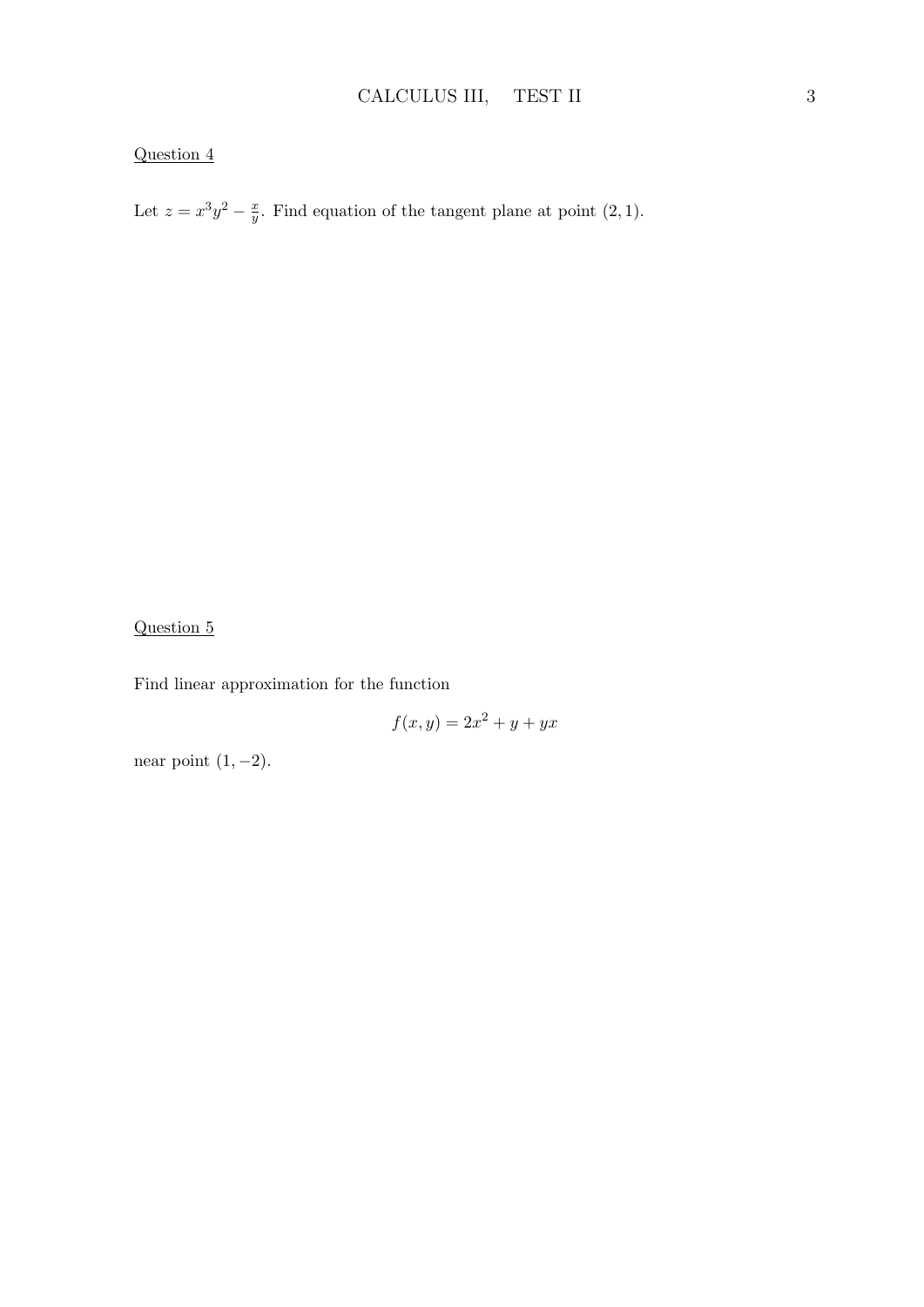Let  $f(x, y) = xy - x^2y$  and  $x = s - t$ ,  $y = s^2t$ . Find partial derivatives  $\frac{\partial f}{\partial s}$  and  $\frac{\partial f}{\partial t}$ .

Question 7

Let  $f(x, y) = x^2y - xy^2$  and  $x = t^2$ ,  $y = 3t$ . Find derivative  $\frac{df}{dt}$ .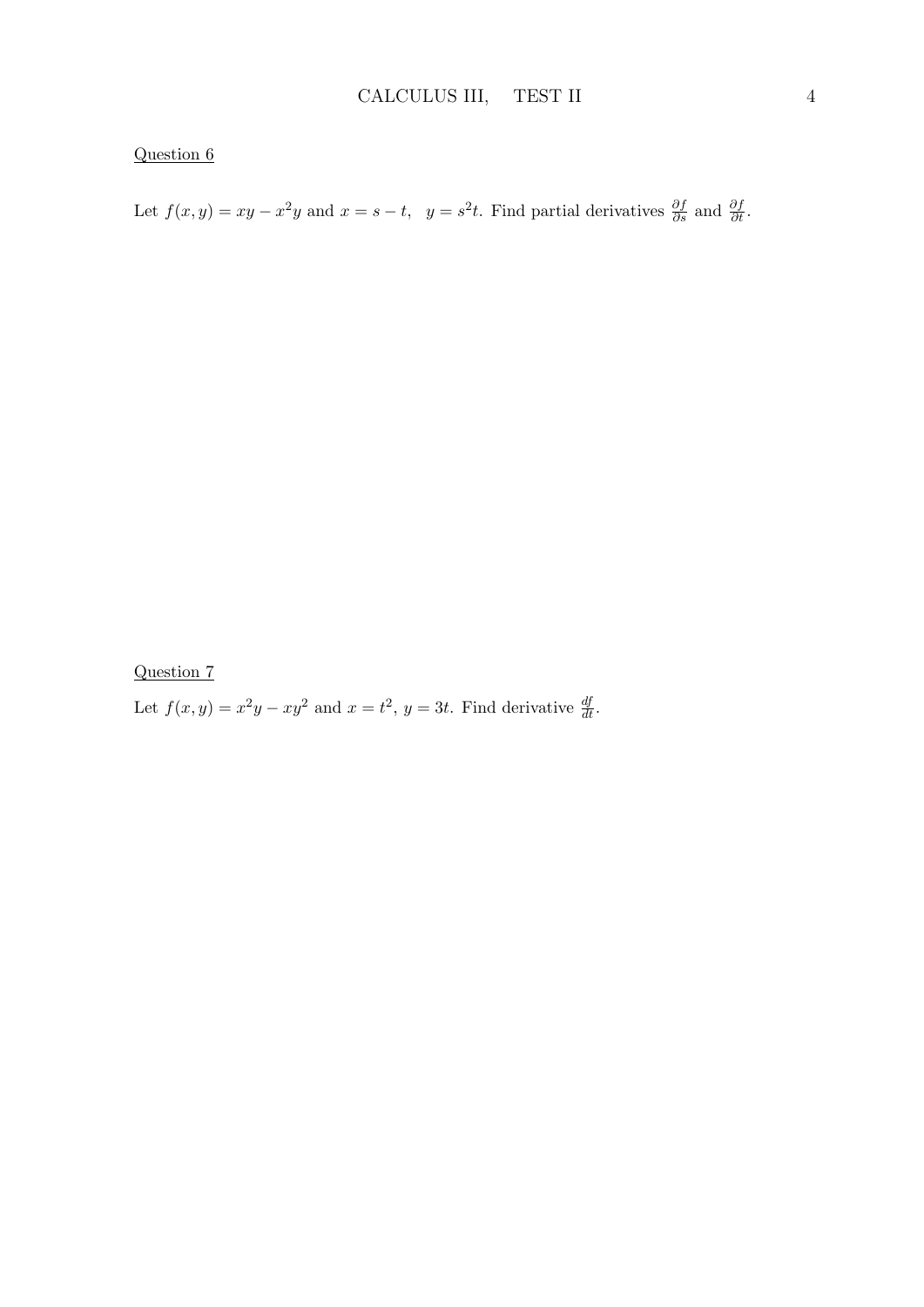Find equation of the tangent plane to the surface  $x^2 + 2y^2 - 3z^2 = 3$  at the point  $(2, -1, 1)$ .

#### Question 9

Find the maximum rate of change of  $f(x, y) = x^2y + 2\sqrt{y}$  at the point  $(2, 1)$ . In which direction does it occur?